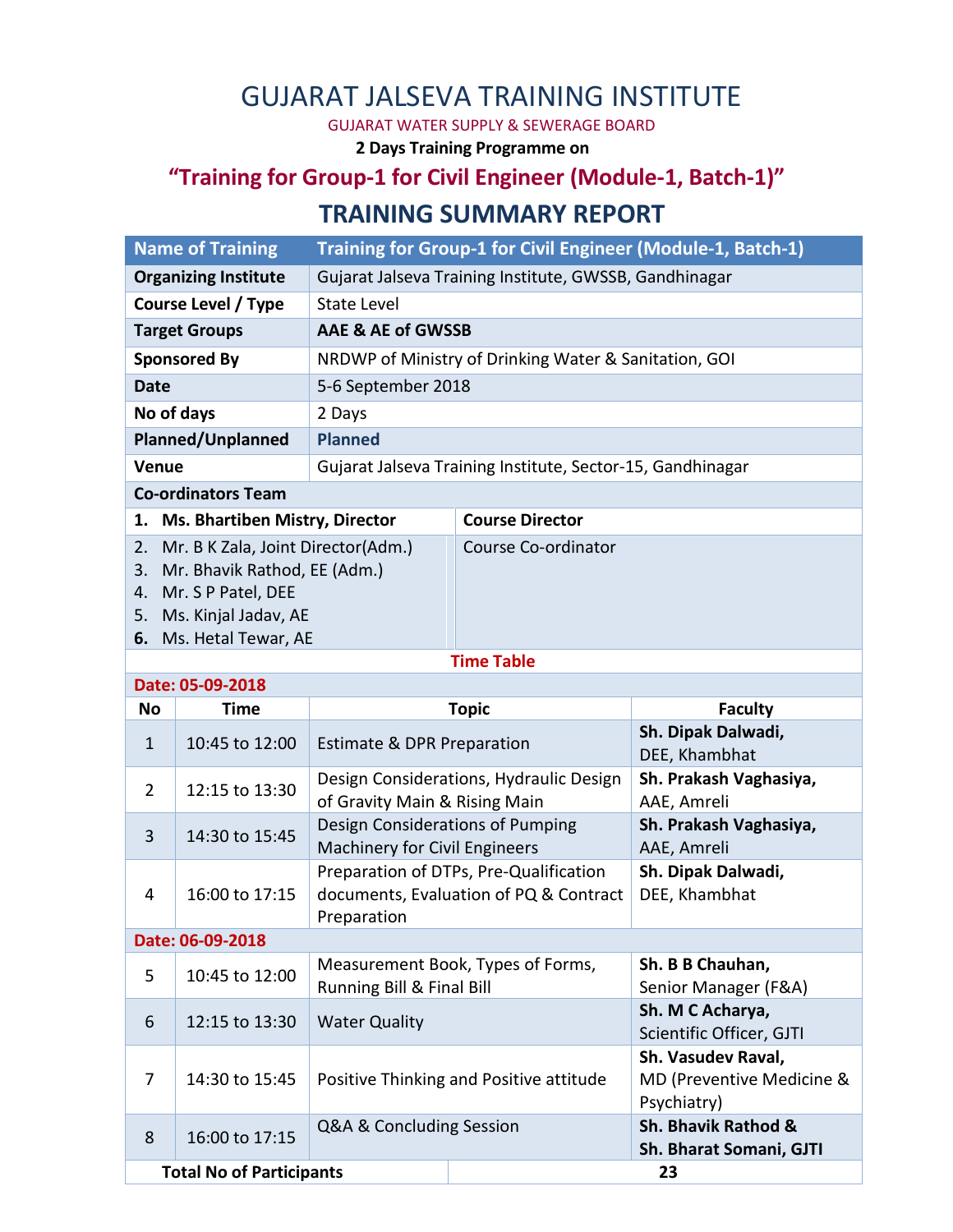## **List of Participants**

| Sr<br><b>No</b>         | <b>CPF</b><br><b>No</b> | <b>Name of Employee</b> |                                     | <b>Designation</b> | <b>Office</b>         | <b>Place</b>    |
|-------------------------|-------------------------|-------------------------|-------------------------------------|--------------------|-----------------------|-----------------|
| $\mathbf{1}$            |                         | Mr.                     | Amardip Manajibhai Kukadiya         | <b>AAAE Civil</b>  | PH Circle             | Junagadh        |
| $\mathbf{2}$            |                         | Mr.                     | Ashish Narendrabhai<br>Chaudhari    | <b>AAE Civil</b>   | PHS Sub Div           | Vyara           |
| 3                       |                         | Mr.                     | Bhavesh Keshavbhai Chauhan          | <b>AAE Civil</b>   | <b>PHW Division</b>   | Khambhalia      |
| 4                       |                         | Mr.                     | Bipinchandra Manjibhai Pawar        | <b>AAE Civil</b>   | <b>Section Office</b> | Khergam         |
| 5                       |                         | Mr.                     | Devyang Hasmukhbhai<br>Panchal      | <b>AAE Civil</b>   | PHS Sub Div           | Dhandhuka       |
| 6                       |                         | Mr.                     | Dhaval Mansukhbhai Nagar            | <b>AAE Civil</b>   | <b>PHW Division</b>   | Jetpur          |
| $\overline{\mathbf{z}}$ | 10145                   | Mrs.                    | Divyanta Rakeshbhai Patel           | <b>AAE Civil</b>   | PHS Sub Div           | <b>Bilimora</b> |
| 8                       |                         | Mr.                     | Hemal Harsukhlal Chandegara         | <b>AAE Civil</b>   | <b>PHW Division</b>   | Junagadh        |
| 9                       |                         | Mrs.                    | Hiral Bhanuprasad Joshi             | <b>AAAE Civil</b>  | PHS Sub Div           | Deesa           |
| 10                      |                         | Mr.                     | Hitesh Virsingbhai Chaudhari        | <b>AAE Civil</b>   | PHS Sub Div           | Olpad           |
| 11                      |                         | Mr.                     | Javidbhai Mahmadbhai<br>Mansuri     | <b>AAE Civil</b>   | PHS Sub Div           | Vadgam          |
| 12                      |                         | Miss.                   | Jinal Natubhai Patel                | <b>AAE Civil</b>   | <b>Section Office</b> | Jotana          |
| 13                      |                         | Mr.                     | Kaushik Bharatbhai Dave             | <b>AAAE Civil</b>  | PHS Sub Div           | Dhari           |
| 14                      |                         | Miss.                   | Kinjal Rajeshkumar Talaviya         | <b>AAE Civil</b>   | PHS Sub Div           | Navsari         |
| 15                      |                         | Miss.                   | Kinjalkumari Chandulal<br>Garasiya  | <b>AAAE Civil</b>  | HO, GWSSB             | Gandhinagar     |
| 16                      |                         | Mr.                     | Mayur Khengarlbhai<br>Makawana      | <b>AAE Civil</b>   | PHS Sub Div-2         | Rapar           |
| 17                      |                         | Miss.                   | Nimishaben Venilal Parmar           | <b>AAE Civil</b>   | <b>PHW Division</b>   | <b>Bharuch</b>  |
| 18                      |                         | Miss.                   | Nirali Dineshkumar Patel            | <b>AAE Civil</b>   | <b>PHW Division</b>   | Patan           |
| 19                      |                         | Mr.                     | Parag Rajeshbhai Makawana           | <b>AAE Civil</b>   | Zone-5                | Junagadh        |
| 20                      |                         | Mr.                     | Prashant Anilbhai Chaudhari         | <b>AAE Civil</b>   | PHS Sub Div-2         | Jambusar        |
| 21                      |                         | Mr.                     | Pravin Bijalbhai Vaja               | <b>AAE Civil</b>   | PHS Sub Div           | Kodinar         |
| 22                      |                         | Miss.                   | Shivani Naileshkumar Patel          | <b>AAE Civil</b>   | PH Circle             | Surat           |
| 23                      |                         | Mr.                     | Vishvadeepsinh Jayendrasinh<br>Rana | <b>AAE Civil</b>   | PHS Sub Div-1         | Surendranagar   |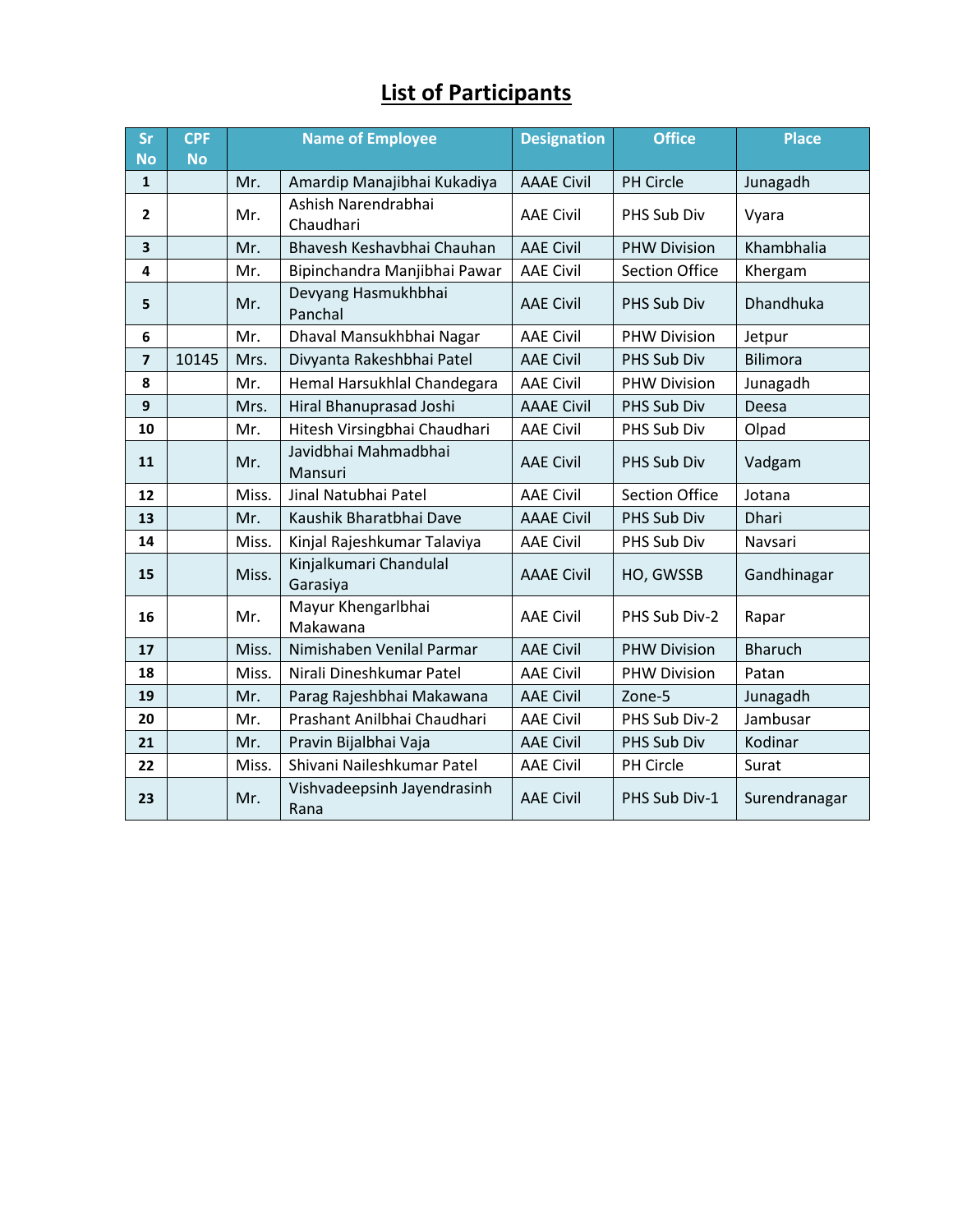## **Photo Gallery**

1. **Sh. Dipak Dalwadi,** DEE, Khambhat addressing the trainees



**2. Sh. Prakash Vaghasiya,** AAE, Amreli addressing the trainees

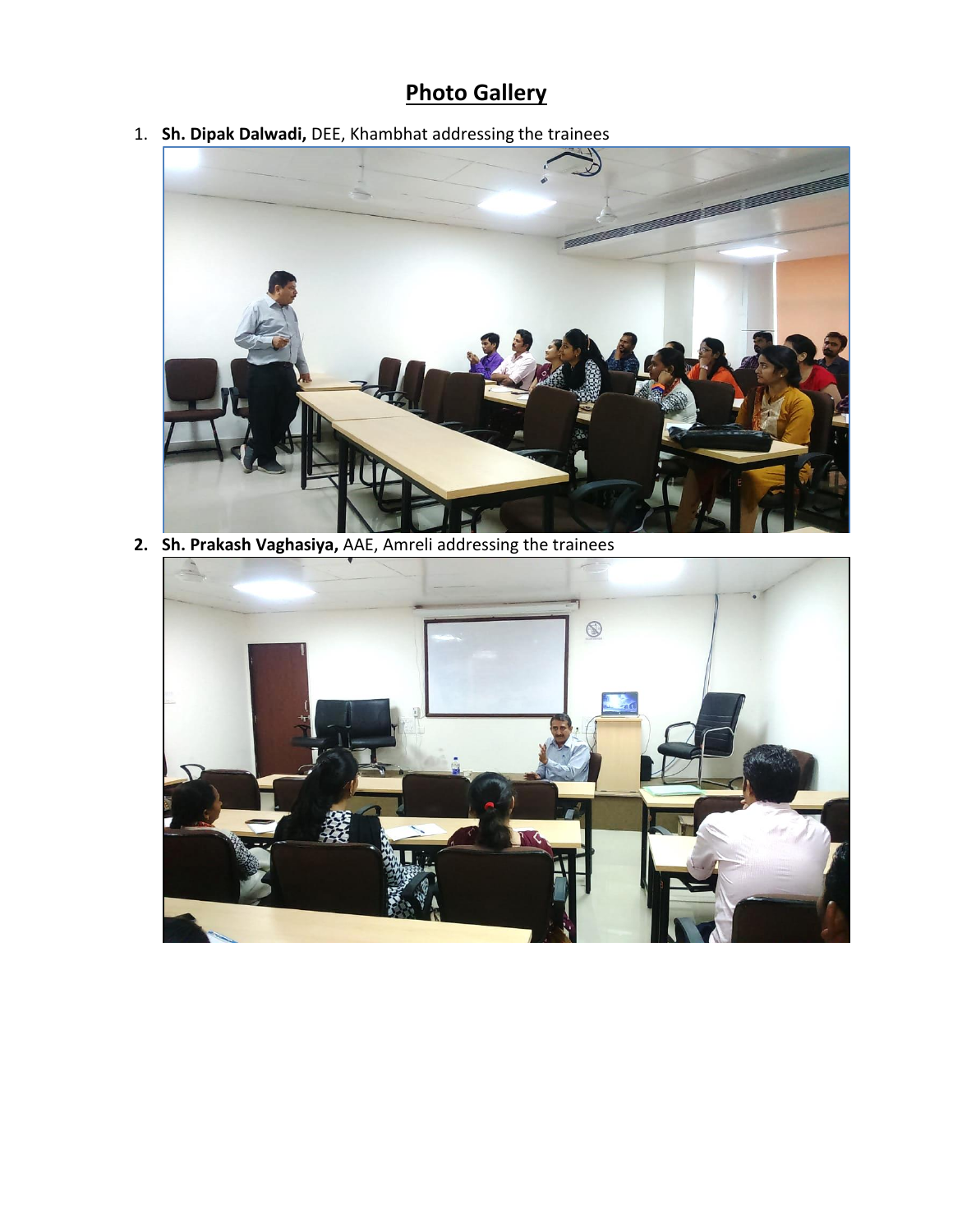3. **Sh. B B Chauhan**, Senior Manager (F&A), GWSSB addressing the trainees



4. **Sh. Mayank Acharya**, Scientific Officer, GJTI, Gandhinagar addressing the trainees

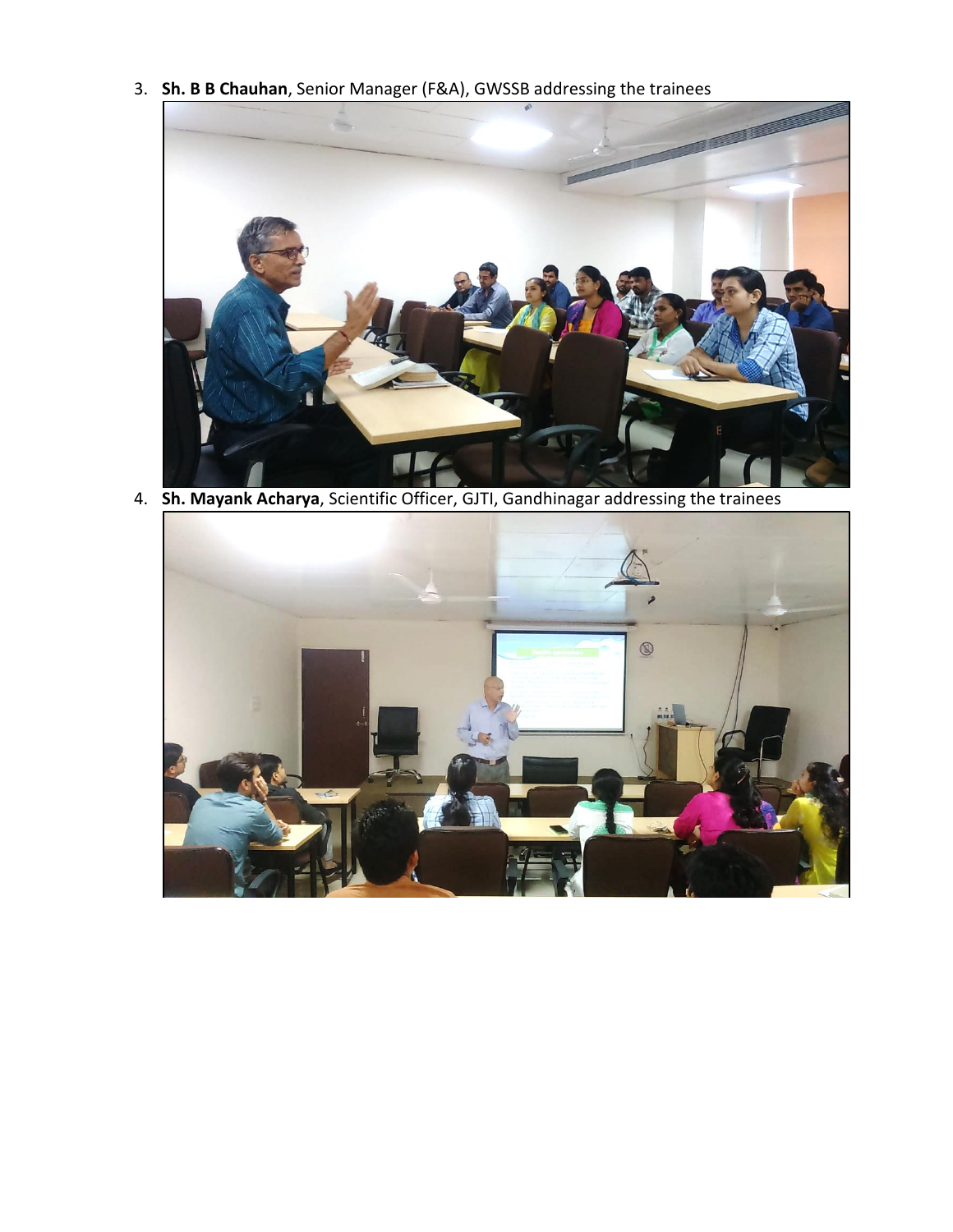**5. Dr. Vasudev Rawal,** MD (Preventive Medicine & Psychiatry) addressing the trainees



6. **Q&A Session - Sh. Bhavik Rathod & Sh. Bharat Somani, GJTI**